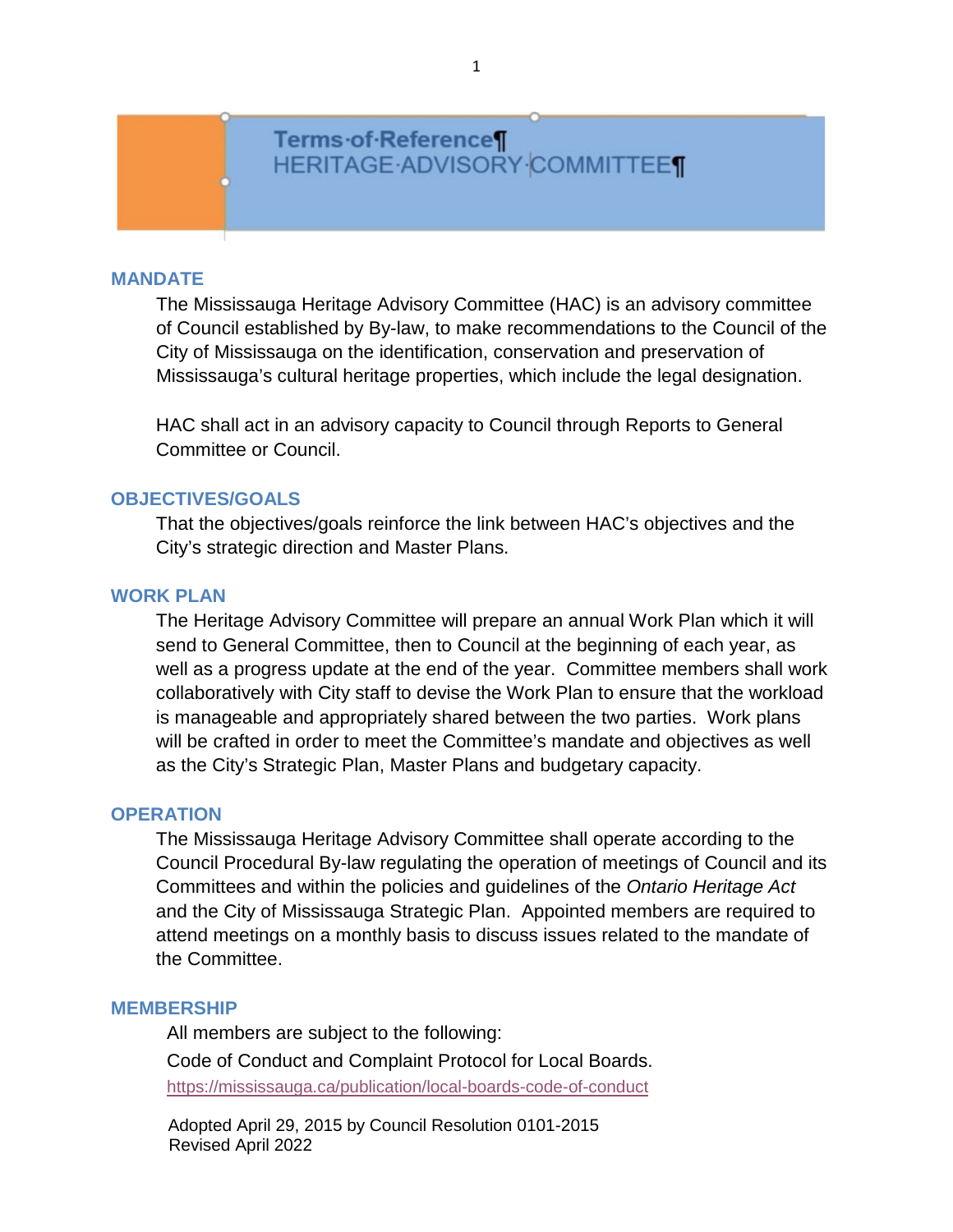Corporate Policy 02-01-01: Citizen Appointments to Committees, Boards and Authorities.

<http://inside.mississauga.ca/Policies/Documents/02-01-01.pdf> Council Procedural By-law <https://www.mississauga.ca/publication/council-procedure-by-law>

# **RESPONSIBILITIES**

Identification of cultural heritage properties:

• examine, research and evaluate all properties and areas that may deserve protection now and in the future

Involving the community and developing partnerships:

• provide a forum for discussion and understanding heritage conservation opportunities and issues

Educating and informing the community:

• promote heritage conservation as well as advise property owners on appropriate conservation and maintenance practices

Assess other legislation affecting cultural heritage properties

• assist in building awareness and the best use of other legislation such as the *Planning Act* that may have implications in heritage conservation

# **TERM OF OFFICE**

- 1. The Term of Office for Citizen members and Council members on the Mississauga Heritage Advisory Committee shall run concurrent with the term of Council, or until successors are appointed.
- 2. At the first meeting of the new term of the Mississauga Heritage Advisory Committee, the members shall appoint, from among their number, a Chair and Vice-Chair.
- 3. Members of Subcommittees will be appointed as required in accordance with the Council Procedural By-law. The term of a Subcommittee shall end upon completion of the assigned task(s) and the subsequent submission of the Subcommittee's findings to the parent Committee, unless otherwise directed by Council.

# **COMPOSITION**

The membership on the Mississauga Heritage Advisory Committee shall consist of two Councillors and a minimum of five (5) Citizen members and a maximum of twelve (12) Citizen members appointed by Resolution of Council and in

Adopted April 29, 2015 by Council Resolution 0101-2015 Revised April 2022